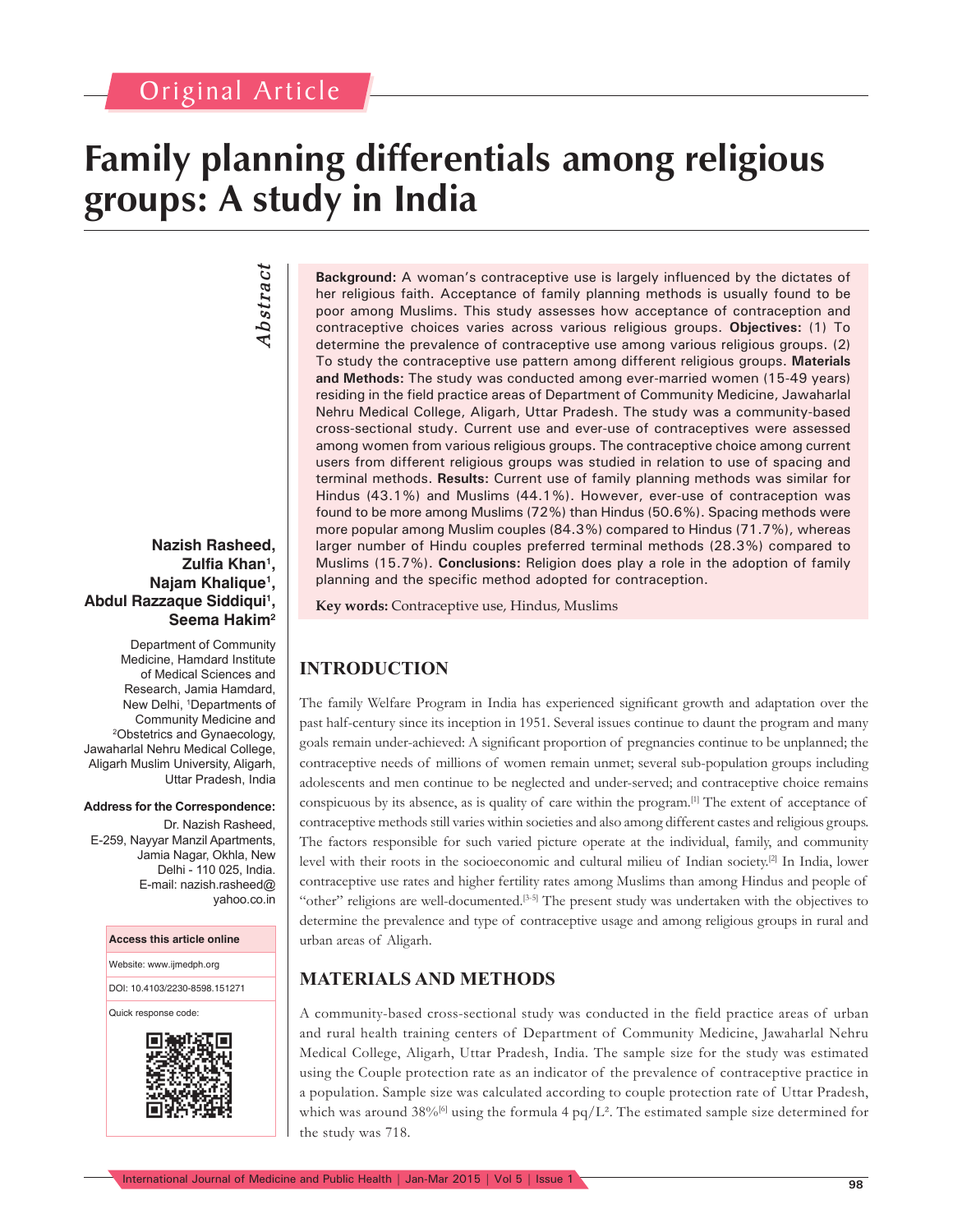Ever-married women in the age group 15-49 years present in the household and who gave consent for the interview were included in the sample. On the basis of the household size in the district Aligarh, the average number of ever-married women in the age group 15-49 years was two. To study 718 women, the number of household to be covered was 359. Taking nonresponse into account the number of households covered were 396. The households in the field practice areas were selected according to the probability proportional to the size.

Systematic random sampling was subsequently done in the respective areas taking into account the calculated sampling interval for each village or urban locality. If the woman was not found in the household, next household was included in the study. Informed consent was taken from the woman prior to the interview. All eligible women in the household were included in the study. The study was conducted over a period of 12 months from August 2007 to July 2008.

A preformed and pre tested structured interview schedule was used for the study which was administered by the researcher to the women. The entire survey was conducted by a team of researcher and medicosocial worker. The proforma was divided into 2 sections; the first section contained baseline information about the woman and her family which included age, religion, caste educational status, education, social class, type of family, age at marriage, number of years of married life, number of children, obstetric history of the woman. Assessment of socioeconomic status was done using the modified BG Prasad's classification.<sup>[7]</sup> For the purpose of depiction of data, social class II and III were clubbed and are depicted as middle class and social class IV and V depicted as low class.

The second section contained information about knowledge of family planning method, for assessing attitude of a woman, her husband, and her family members (mother in law). Probing questions were not asked to women whose husbands were not alive or who were separated from their husbands. Regarding practices related to family planning, the woman was methods of contraception she is currently using and methods she had ever used during her lifetime. If more than one method was used, then the latest contraceptive method was taken into account for current use. Ever-use of contraception was considered if the woman has ever used anything or tried in any way to delay or avoid getting pregnant.<sup>[8]</sup> Current use of contraception was defined as currently married women age 15-49 years who are currently using a contraceptive method or whose husbands are using a contraceptive method.[8] The study was approved by the institutional ethical committee prior to its commencement.

Data compilation, tabulation, and analysis were done using statistical software, SPSS version 16.0 (Chicago, SPSS Inc). The data collected were analyzed using frequencies and percentages, Chi-square test was used to test the significance of the association.

### **RESULTS**

The basic characteristics of the study population are depicted in Table 1. Majority of the women were in the age group of 20-29 years. The sample had more Hindus than Muslims. Most women were from the general caste category whereas the sample also had women belonging to backward classes and scheduled castes. Literacy status of these women was poor, and a large proportion of them were illiterate. Women were largely from the poor socioeconomic class. Results presented in Table 2; indicate that overall current use of

|                              | Table 1: Sociodemographic characteristics of the |
|------------------------------|--------------------------------------------------|
| study population $(N = 718)$ |                                                  |

| $\frac{1}{2}$                     |               |                |  |  |  |  |  |  |  |
|-----------------------------------|---------------|----------------|--|--|--|--|--|--|--|
| <b>Background characteristics</b> | Frequency (n) | Percentage (%) |  |  |  |  |  |  |  |
| Age group (in years)              |               |                |  |  |  |  |  |  |  |
| $15 - 19$                         | 43            | 6              |  |  |  |  |  |  |  |
| 20-29                             | 343           | 47.8           |  |  |  |  |  |  |  |
| 30-39                             | 218           | 30.4           |  |  |  |  |  |  |  |
| 40-49                             | 114           | 15.9           |  |  |  |  |  |  |  |
| Religion                          |               |                |  |  |  |  |  |  |  |
| Hindu                             | 411           | 57.2           |  |  |  |  |  |  |  |
| Muslim                            | 304           | 42.3           |  |  |  |  |  |  |  |
| Christian                         | 3             | 0.4            |  |  |  |  |  |  |  |
| Caste                             |               |                |  |  |  |  |  |  |  |
| General                           | 326           | 45.4           |  |  |  |  |  |  |  |
| <b>Scheduled Caste</b>            | 150           | 20.9           |  |  |  |  |  |  |  |
| Other Backward Class              | 242           | 33.7           |  |  |  |  |  |  |  |
| Education of woman                |               |                |  |  |  |  |  |  |  |
| <b>Illiterate</b>                 | 422           | 58.8           |  |  |  |  |  |  |  |
| Primary                           | 94            | 13.1           |  |  |  |  |  |  |  |
| Secondary                         | 164           | 22.8           |  |  |  |  |  |  |  |
| Graduate and above                | 38            | 5.3            |  |  |  |  |  |  |  |
| Social class                      |               |                |  |  |  |  |  |  |  |
| High                              | 1             | 1              |  |  |  |  |  |  |  |
| Middle                            | 108           | 15.0           |  |  |  |  |  |  |  |
| Low                               | 609           | 84.8           |  |  |  |  |  |  |  |

### **Table 2: Current use and ever-use of contraceptives in relation to religion of woman**

| Current use of contraceptive and religion of woman |                 |                |            |  |                 |              |  |  |
|----------------------------------------------------|-----------------|----------------|------------|--|-----------------|--------------|--|--|
| <b>Religion</b>                                    | <b>Nonusers</b> | <b>Current</b> |            |  | Not applicable* | <b>Total</b> |  |  |
|                                                    | $n$ (%)         | users $n$ (%)  |            |  | $n$ (%)         | $n$ (%)      |  |  |
| Hindu                                              | 142 (34.5)      | 177 (43.1)     |            |  | 92(22.4)        | 411 (100.0)  |  |  |
| Muslim                                             | 104 (34.2)      | 134 (44.1)     |            |  | 66 (21.7)       | 304 (100.0)  |  |  |
| Christian                                          | 1(33.3)         | 2(66.7)        |            |  |                 | 3(100.0)     |  |  |
| Total                                              | 247 (34.4)      | 313(43.6)      |            |  | 158 (22.0)      | 718 (100.0)  |  |  |
| Ever-use of contraceptive and religion of woman    |                 |                |            |  |                 |              |  |  |
| Religion                                           | Never users     |                | Ever users |  |                 | Total        |  |  |
|                                                    | $n (\%)$        |                | $n (\%)$   |  |                 | $n$ (%)      |  |  |
| Hindu                                              | 203 (49.4)      |                | 208 (50.6) |  |                 | 411 (100.0)  |  |  |
| Muslim                                             | 85 (28.0)       |                | 219 (72.0) |  |                 | 304 (100.0)  |  |  |
| Christian                                          |                 |                | 3(100.0)   |  |                 | 3(100.0)     |  |  |
| Total                                              | 288 (40.1)      |                | 430 (59.9) |  |                 | 718 (100.0)  |  |  |

\*Women who are currently pregnant, menopausal, infecund, subfecund, widows, had a hysterectomy or are not cohabiting with their husbands.  $\chi^{\rm 2=}$ 0.083, df = 2, *P* > 0.05, insignificant, χ<sup>2</sup>=33.365, df = 1, *P* < 0.05, significant (calculated only for Hindus and Muslims)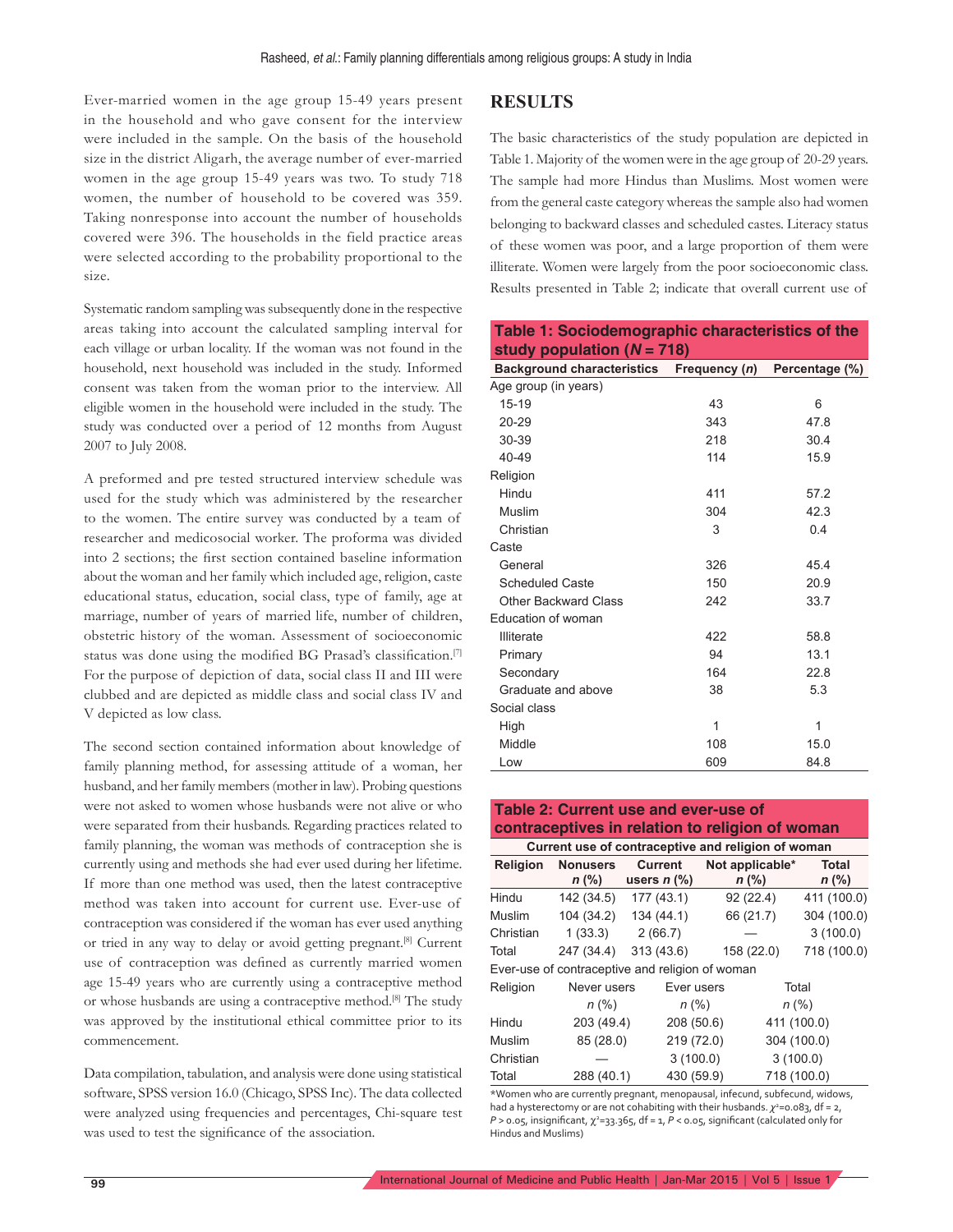| Table 3: Use of different contraceptive methods in relation to religion among current users ( $n = 313$ ) |                                                            |                                  |                     |                                      |                                   |                         |                                    |                                         |                         |                     |
|-----------------------------------------------------------------------------------------------------------|------------------------------------------------------------|----------------------------------|---------------------|--------------------------------------|-----------------------------------|-------------------------|------------------------------------|-----------------------------------------|-------------------------|---------------------|
| Religion                                                                                                  | <b>Spacing methods</b>                                     |                                  |                     |                                      |                                   | <b>Terminal methods</b> |                                    |                                         | <b>Total</b>            |                     |
|                                                                                                           | Oral contraceptive<br>pills $n$ $\left(\frac{9}{6}\right)$ | <b>Male</b><br>condom<br>$n$ (%) | Copper-T<br>$n$ (%) | <b>Natural</b><br>methods<br>$n$ (%) | <b>Folk</b><br>methods<br>$n$ (%) | Total<br>$n$ (%)        | Female<br>sterilization<br>$n$ (%) | <b>Male</b><br>sterilization<br>$n$ (%) | <b>Total</b><br>$n$ (%) | $n$ (%)             |
| Hindu                                                                                                     | 12(6.8)                                                    | 74 (41.8)                        | 9(5.1)              | 26(14.7)                             | 6(3.4)                            | 127(71.7)               | 49 (27.7)                          | 1(0.6)                                  |                         | 50 (28.3) 177 (100) |
| Muslim                                                                                                    | 6(4.5)                                                     | 94(70.1)                         | 3(2.2)              | 8(6.0)                               | 2(1.5)                            | 113 (84.3)              | 21(15.7)                           |                                         |                         | 21 (15.7) 134 (100) |
| Christian                                                                                                 |                                                            | 1(50.0)                          | 1(50.0)             |                                      |                                   | 2(100)                  |                                    |                                         |                         | 2(100)              |
| Total                                                                                                     | 18(5.8)                                                    | 169 (54.0)                       | 13(4.2)             | 34 (10.9)                            | 8(2.6)                            | 242 (77.3)              | 70 (22.4)                          | 1(0.3)                                  |                         | 71 (22.7) 313 (100) |

 $\chi^2$  = 6.152, df = 1, P < 0.05, significant

contraception was 43.6%, current use rates among Hindus and Muslims was almost similar at 43.1% and 44.1%, respectively. Overall ever-use observed was much higher at 60%. However, there were inter-religion differentials for ever-use of contraception during their lifetime among Muslims and Hindus. This difference in ever-use was found to be statistically significant.

Table 3 shows the type of contraceptive used by women from different religious groups among current users of contraception. It can be observed that spacing methods were much more popular than terminal methods among all women. The adoption of terminal methods like sterilization was less among Muslim women as compared to Hindus. Among temporary methods oral contraceptives, Copper-T, natural methods, and folk methods were more popular among Hindus whereas the condom was the preferred among the Muslims.

#### **DISCUSSION**

Comparable findings for current use have been reported from Mumbai where acceptance of family planning was slightly higher in Muslims than in Hindus.<sup>[9]</sup> However, country wide conducted national family health survey suggests that the highest contraceptive prevalence rate (CPR) was among Jains followed by Buddhists/Neo-Buddhists and Sikhs, these religious groups were not encountered in the present sample. The CPR was 58% for Hindus and Christians which was more than that found in the present study of Hindus and less than that for Christians. The CPR was 46% among Muslim women, which was close to the observations of the present study.[8] Contrary to our results, other studies have found lower contraceptive use rate among Muslims.[10-12] District level household survey also reported current use of contraceptives in district Aligarh for any method at 34.5% which was less than that observed in our study.<sup>[13]</sup>

National family health survey reports have concluded that two-third of currently married women have used a family planning method at some time in their lives which was higher than ever-use found in the present study.[8] Other researchers have also reported higher percentage of ever-users.[14-16]

The prevalence of female sterilization was the lowest among Muslims (21%) reported by national family health survey which was also observed in the present study. The use of pills, intrauterine devices (IUDs), and condoms was higher among Muslims (14%) as reported by them, whereas only condom was more popular in the present study. Reports of the above national survey further

indicated highest use of the traditional method among Muslim and Christian women each whereas the present findings indicate the highest use of traditional methods among Hindus only.[8] Sterilization was the most preferred method among Hindus and condom among Muslims, which was in conformity with the present findings.<sup>[11]</sup> Results from district-level household survey for Aligarh have reported use of terminal methods, IUD, Oral pill lesser than observed in the present study, however, higher condom use was seen in the current study.<sup>[13]</sup>

#### **SUMMARY**

The current use of contraceptives in the study population was 43.6%. Condom was the most popular method (54%) of family planning followed by female sterilization (22.4%), natural methods (10.9%). A sizeable percentage (59.9%) of women had ever used contraceptives during their lifetime. Maximum number of women had ever used a condom (55.3%).

Both current use (44.1%) and ever-use (72.0%) of contraceptives was found to be higher among Muslims, the relation between ever-use and religion was statistically significant. The use of contraceptive methods varied with the religion of women, condoms were more used by Muslims (70.1%).

### **CONCLUSION**

On the basis of the observations from the present study, we can conclude that current use of contraceptives was almost similar among Hindus and Muslims, though significant differences existed for ever-use of contraceptives among them. As is evident from the results of the study, terminal methods were adopted mostly by Hindus than Muslims, which is reflective of the religious preaching against the use of permanent methods of contraception by Islam. This fact itself should direct us to adopt culture sensitive approaches towards communities and increasing the family planning choices for spacing methods in the basket of family planning program for couples.

#### **REFERENCES**

- 1. Santhya KG. Changing Family Planning Scenario in India: An Overview of recent Evidence. Regional Working Papers-South and East Asia. New Delhi, India: Population Council; 2003. p. 1.
- 2. Prateek SS, Saurabh RS. Contraceptive practices adopted by women attending an urban health centre. Afr Health Sci 2012;12:416-21.